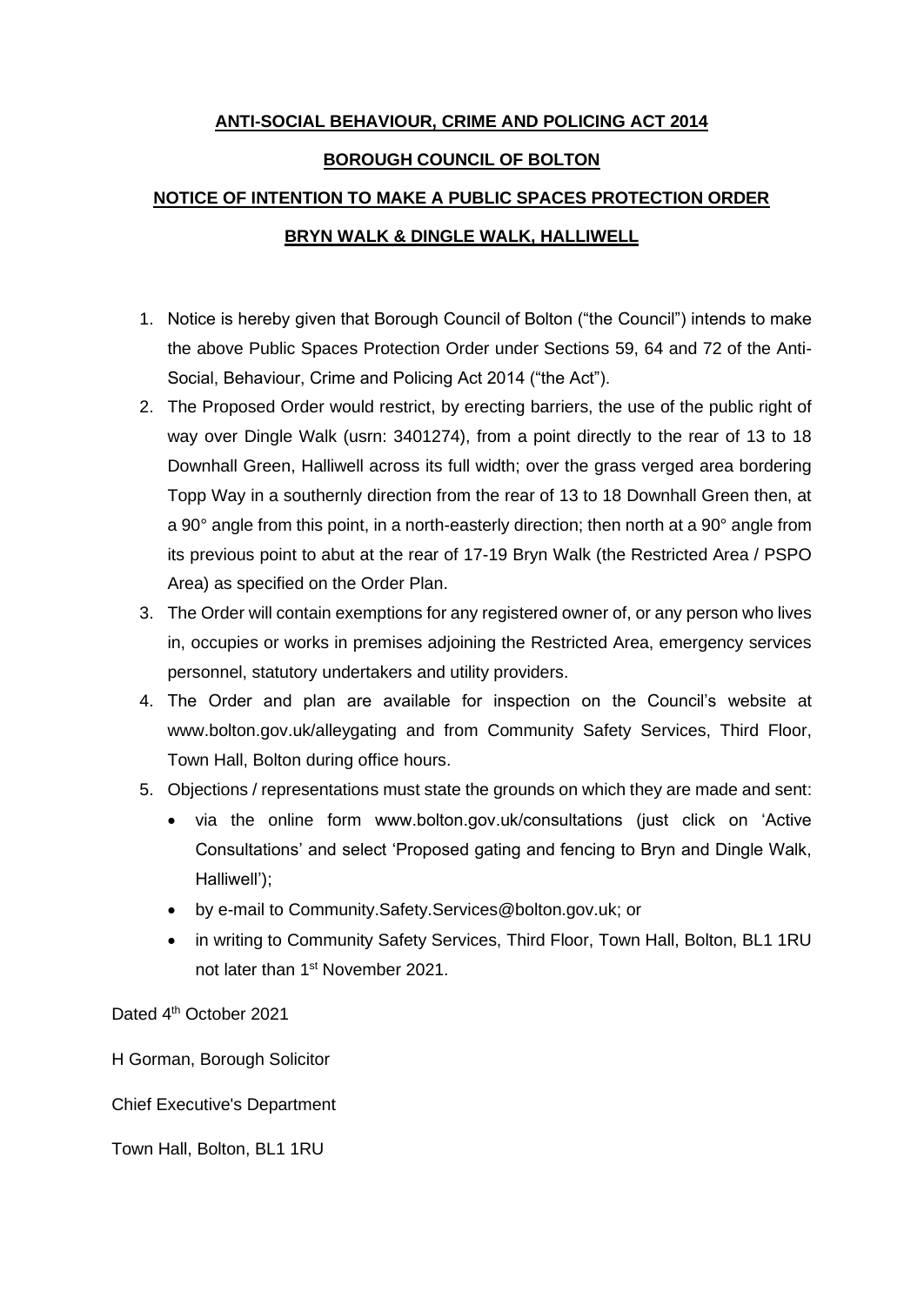## **ANTI-SOCIAL BEHAVIOUR, CRIME AND POLICING ACT (2014)**

#### **BOROUGH COUNCIL OF BOLTON**

#### **THE BRYN WALK AND DINGLE WALK, HALLIWELL**

## **PUBLIC SPACES PROTECTION ORDER (2021)**

The Borough Council of Bolton in exercise of its powers under Sections 59, 64 and 72 of the Anti-Social Behaviour, Crime and Police Act 2014 ("the Act") hereby make the following Order:

1. This Order shall come into operation on the XXXX and shall have effect for three years thereafter, unless extended by further Orders under the Council's statutory powers.

2. This Order relates to Dingle Walk (usrn: 3401274), from a point directly to the rear of 13 to 18 Downhall Green, Halliwell across its full width; in a southerly direction from the rear of 13 to 18 Downhall Green for approximately 10 metres onto the grass verged area bordering Topp Way; then at a 90° angle from the previous end point in a north-easterly direction for approximately 70 metres; then at a 90° angle from the previous end point in a northerly direction to abut at the rear of 17-19 Bryn Walk (the Restricted Area / PSPO Area) as specified on the Order Plan.

3. Except as provided in Article 4 of this Order, no person shall use the public rights of way over the Restricted Area at any time. Barriers may be installed, operated, and maintained to enforce the restriction over the Restricted Area.

4. The restriction in Article 3 of this Order shall not apply to any registered owner of, or person who lives or works in, land or premises adjoining the Restricted Area, or to any police, ambulance or fire service personnel, acting in pursuance of statutory powers or duties or to any statutory undertaker, gas, electricity, water or communications provider requiring access to their apparatus situated in the Restricted Area, or persons and/or vehicles required, where necessary, in connection with maintenance work or other function of the Council.

5. The Council is satisfied that the conditions set out in Sections 59, 64 and 72 of the Act of 2014 have been satisfied and that it is in all the circumstances expedient to make this Order for the purposes of combatting, within the Restricted Area, crime and anti-social behaviour including violent offences; robberies and substance misuse which have had a detrimental effect on the quality of life of those in the locality. The effect or likely effect of this is of a persistent or continuing nature such as to make this unreasonable and justifies the restrictions imposed by this Order.

6. A person found in breach of this Order shall be liable on summary conviction to a fine not exceeding level 3 on the standard scale.

7. If any interested person desires to question the validity of this Order on the grounds that the Council has no power to make it or that any requirement of the Act has not been complied with in relation to this Order, the interested person may apply to the High Court within six weeks from the date on which this Order is made.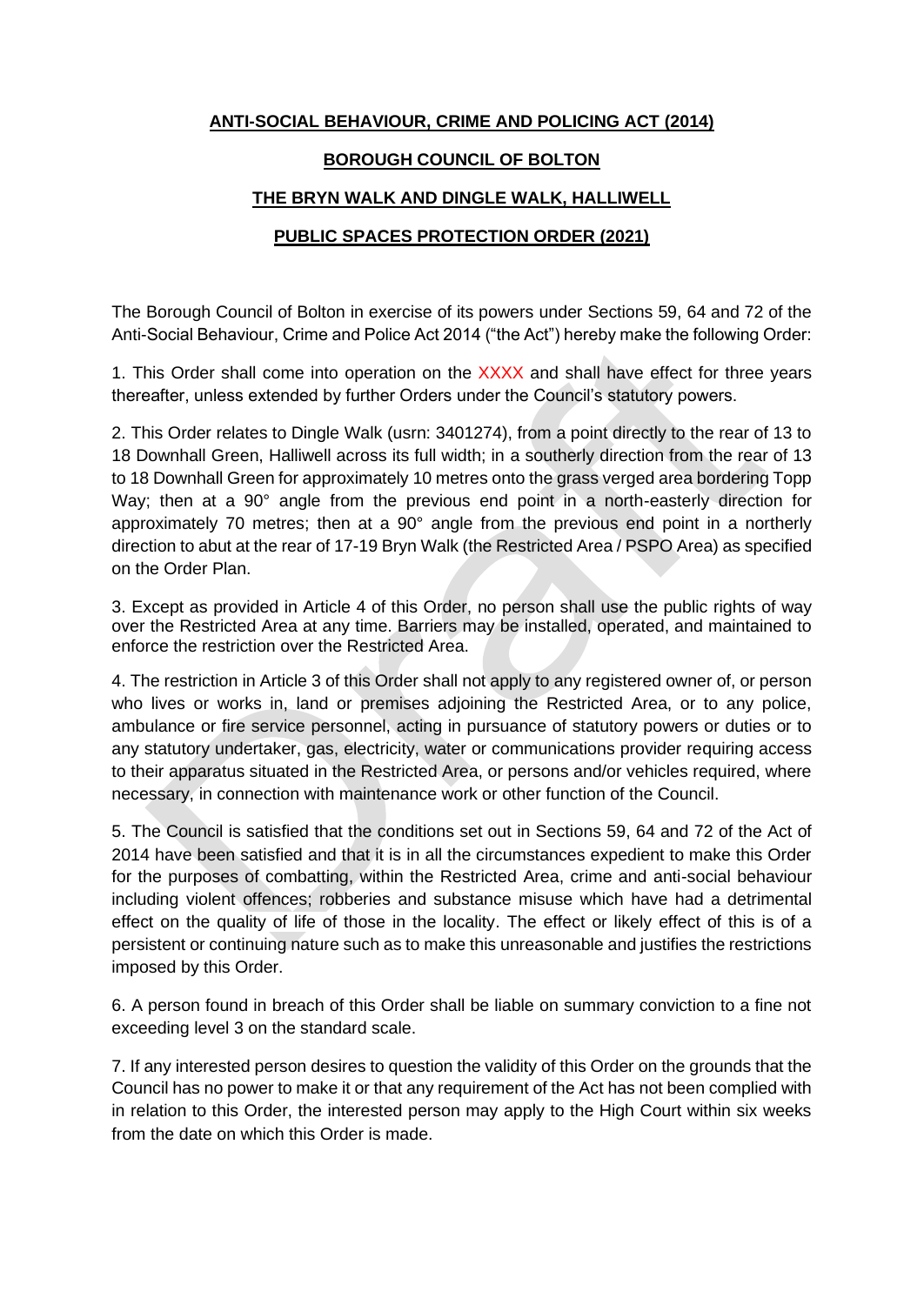8. The alternative route for the restriction is as follows: North-West along Dingle Walk / Davenport Street Link Footway / Davenport Street; North along Davenport Street; North-East along Beta Street; South-East along Dingle Walk; South-West along Dingle Walk.

**THE COMMON SEAL** of **THE**

**BOROUGH COUNCIL OF**

**BOLTON** was hereto affixed

on the DATE

.

in the presence of: -

Authorised Sealing Officer